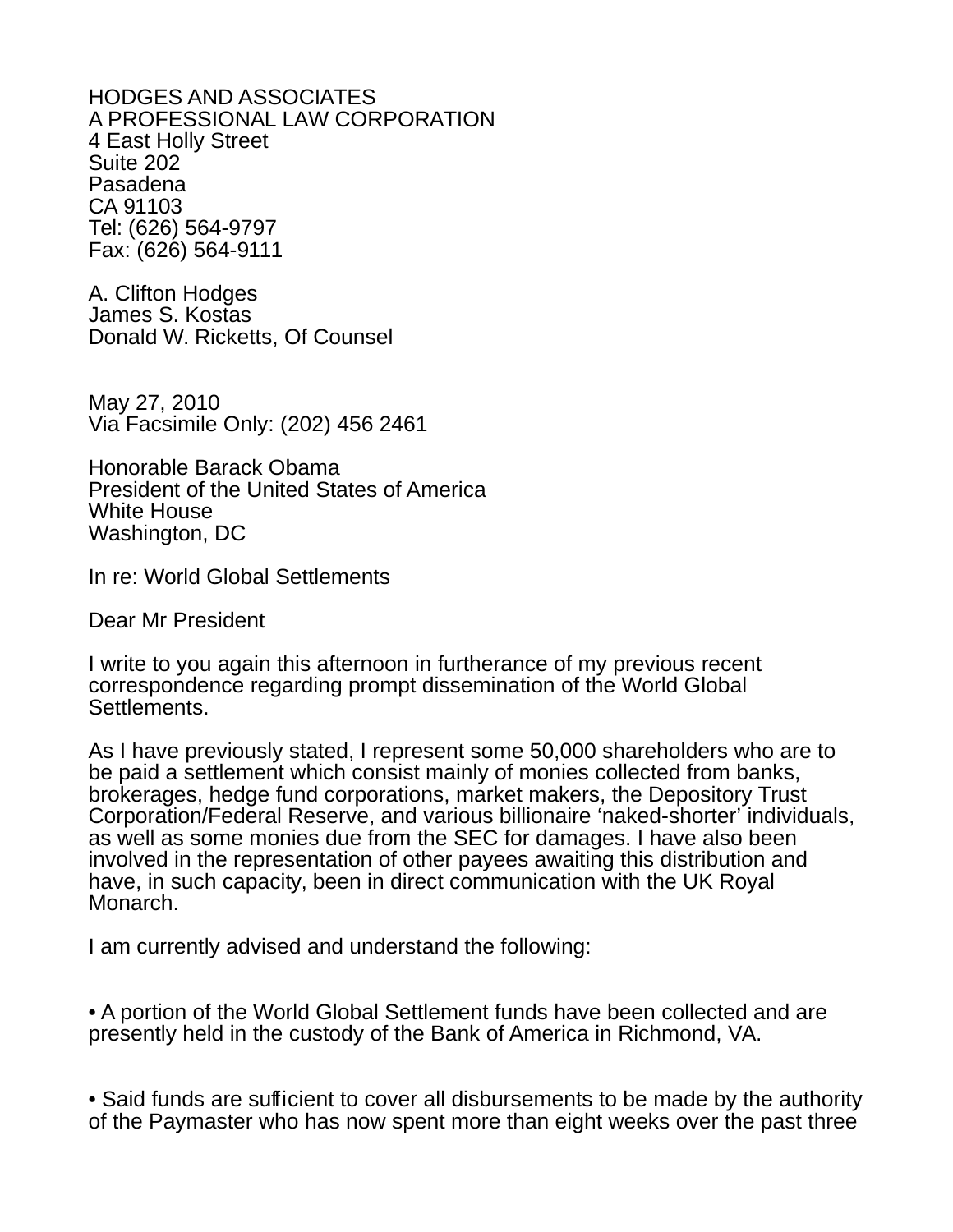months, in Richmond, for the purpose of concluding these transfers.

• The Paymaster authority has, at the direction of the Pentagon, London, et al., been present in the Bank in Richmond every day this week to complete the transfers.

• This morning he was advised by "both sides" that each desired this matter to be concluded as soon as possible and that he should be available to enter the bank to consummate the transfers.

• AS OF 6:00 P, EDT, THE PAYMASTER AUTHORITY PERSONALLY ADVISED ME THAT YOU PERSONALLY, MR PRESIDENT, WANTED AND HAD DIRECTED THAT THESE FUNDS BE HELD THROUGHOUT THE COMING HOLIDAY WEEKEND.

• I have previously been advised that you had given specific written authorization of these transfers and confirmed the same verbally just this week.

Mr President, I sincerely hope that my information is incorrect; because, as I am certain you are aware, your personal involvement in delaying this distribution is an ultra vires action which exposes you to personal liability for the sums involved and for accruing interest thereon. I would certainly not want to see you personally involved in the future dénouement of this matter.

As I have previously advised in my communications to you, only your direct intervention will be efficacious in bringing this matter to conclusion.

Mr President, I implore you to facilitate conclusion of this matter forthwith. There is simply no legal basis for any further delay. Please act consonantly with your previous statements and promises.

I would very much appreciate your written confirmation that you will do so immediately; accordingly, I will withhold public distribution of this correspondence until 8:00 pm EDT today.

Sincerely,

Hodges and Associates

[Signed]: A. Clifton Hodges

ACH.gm

Cc: Her Majesty, Queen Elizabeth II